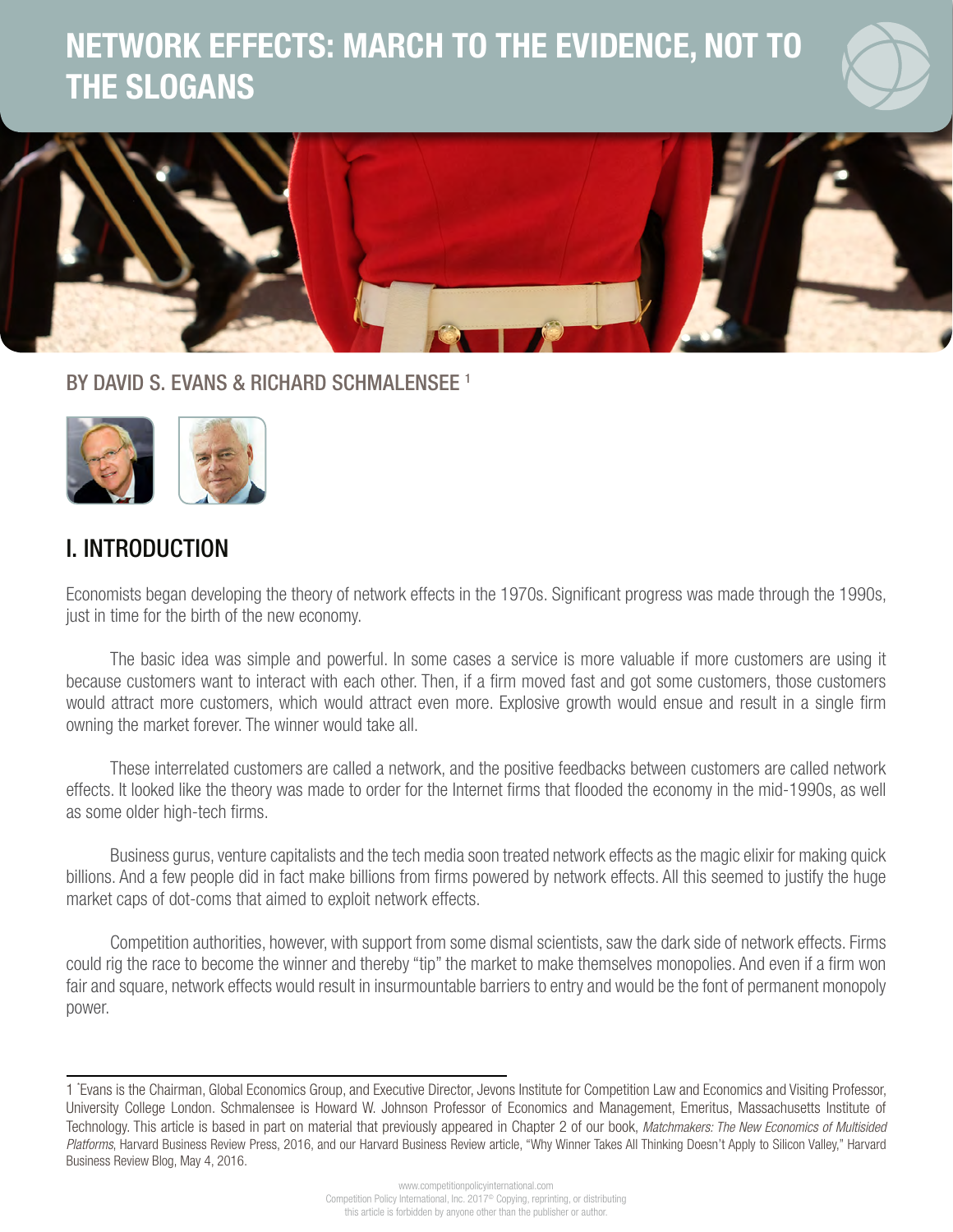Network effects are now central to a debate about whether online platforms are "unstoppable."<sup>2</sup> A recent argument in this debate is that online platforms have troves of data that make network effects even more potent. Unfortunately, this view of network effects evolved from a seminal economic contribution to a set of slogans that don't comport with the facts.

# II. THE ECONOMICS OF NETWORK EFFECTS

Jeffrey Rohlfs wrote the pioneering paper on network effects.<sup>3</sup> He focused on the early days of landline telephone service. A telephone was useless if nobody else had one. A telephone was more valuable if a user could reach more people. Economists called this phenomenon a *direct network effect*; the more people connected to a network, the more valuable that network is to each person who is part of it. Telephone companies tried to persuade households to subscribe to their new communication service. If enough did, if it attained what's known as critical mass, explosive growth would ensue, and the phone companies could make a lot of money.

Economists started applying the network effects theory to "high tech" back when that included fax machines. Several economists wrote influential papers on the most visible high-tech battle of the time: over the standard for videocassette recorders ("VCRs"). They argued that if two standards were roughly comparable in cost and performance, consumers would find the video-recording standard used by more people more attractive. That's because content providers, such as movie studios, would release more shows that consumers could watch on the VCRs based on the more popular standard. Because of this network effect, they theorized, the standard that got a head start, for whatever reason, and no matter how small, would ultimately win the race.

It didn't take long for a powerful empirical refutation of the simple version of the network effects theory. Venture capitalists poured money into Internet startups in the late 1990s and many set off on a race to become the winner-that-took-all. Many of the winners, however, with enormous market caps, folded or shriveled following the dot-com bust, while followers leapfrogged winners in the 2000s, and are still doing so. In 2001, for instance, *Industry Standard* described eBay as "unstoppable."4 While eBay did survive the dot-com bust, its net revenue in 2016 was only about 7 percent of that of Amazon.

Still, the concept of network effects is important for online markets. It just needed some refinement. Much of that came from the work on multisided platforms that began around 2000. Three critical points have emerged.

#### *A. Network effects are usually indirect, between different kinds of customers rather than direct for the same kind of customers.*

As Rochet & Tirole realized in their pioneering paper,"[M]any, if not most markets with network externalities are characterized by the presence of two distinct sides whose ultimate benefit stems from interacting through a common platform."<sup>5</sup> That's obvious in the case of two distinct groups of customers, like smartphone users and app developers, but may still be true even when the customers all look the same.

When YouTube started, for instance, ordinary people used it both to upload videos and to watch videos. A mom might upload a video of her child's first birthday party and then watch a cute cat video that someone else had put up. People played different roles at different times. Since some people are more likely to upload videos and others are more likely to watch videos, YouTube had to court both types of people to make the network successful and couldn't count on the fact that many people did both.

<sup>2</sup> The Economist, "Regulating the Internet Giants: The World's Most Valuable Resource Is No Longer Oil, But Data," May 6, 2017, [http://www.economist.com/news/](http://www.economist.com/news/leaders/21721656-data-economy-demands-new-approach-antitrust-rules-worlds-most-valuable-resource) [leaders/21721656-data-economy-demands-new-approach-antitrust-rules-worlds-most-valuable-resource](http://www.economist.com/news/leaders/21721656-data-economy-demands-new-approach-antitrust-rules-worlds-most-valuable-resource).

<sup>3</sup> Rohlfs, "A Theory of Interdependent Demand for a Telecommunications Service," *Bell Journal of Economics*, 1974.

<sup>4</sup> Helft, "What Makes eBay Unstoppable," *The Industry Standard Magazine,* August 6, 2001, available at: [http://www.siliconinvestor.com/readmsg.](http://www.siliconinvestor.com/readmsg.aspx?msgid=16151691) [aspx?msgid=16151691.](http://www.siliconinvestor.com/readmsg.aspx?msgid=16151691)

<sup>5</sup> Rochet & Tirole (2003), "Platform Competition in Two-Sided Markets*," Journal of the European Economic Association*, 1(4): 990-1029.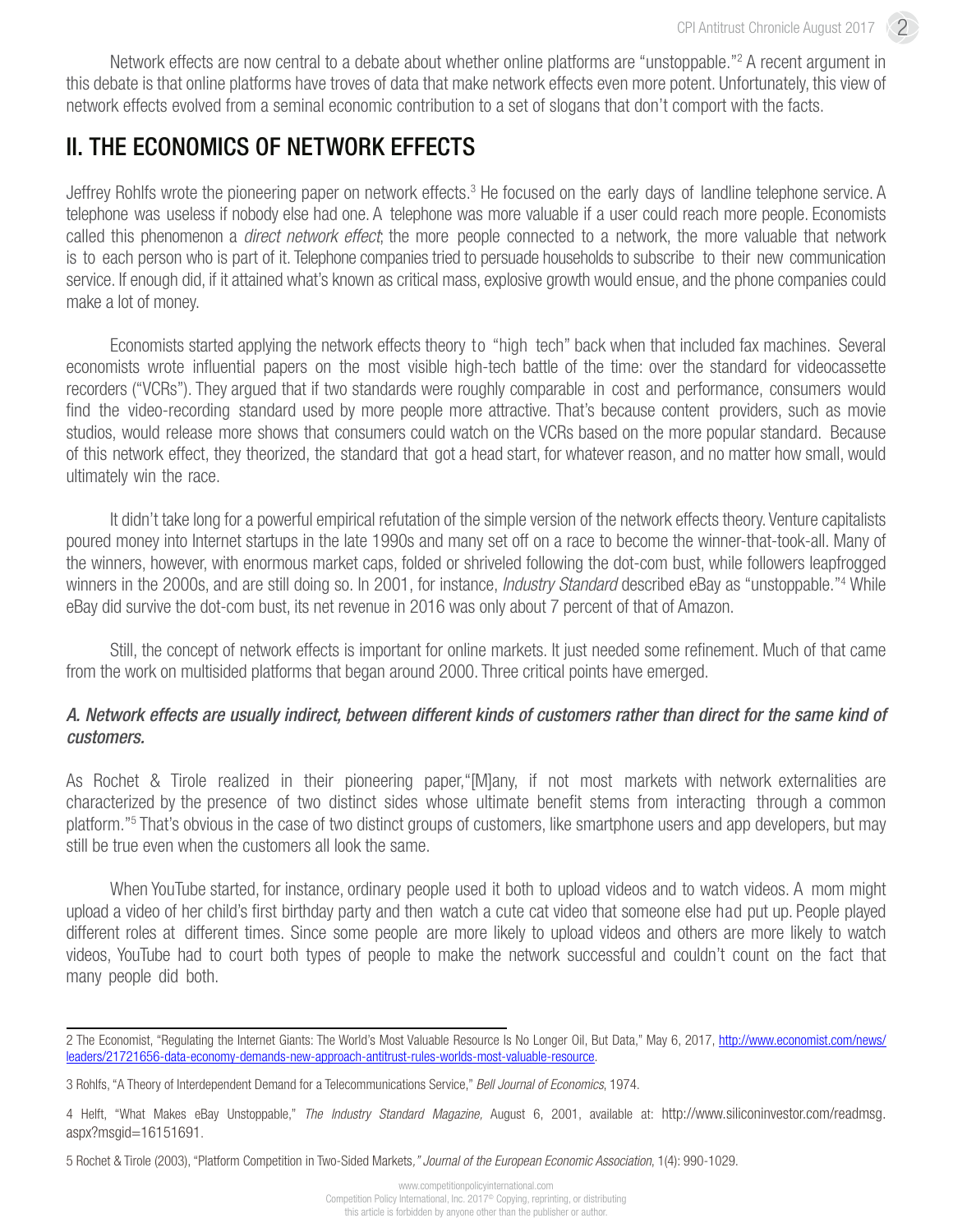Recognizing that network effects are often indirect is important for understanding platform businesses including those that prop up the new economy. Multisided platforms can't come galloping out of the gates as envisioned by simple winner-take-all stories. They have to figure out how to get all sides on board in order to create any value at all. Starting a new platform is more like trying to solve a hard math problem than running a 5k.

YouTube didn't win the race to become the leading video sharing platform because it was first or because it got a nose ahead and vaulted to victory. It won because it figured out, over a very difficult start-up period when it could well have failed, the right formula for getting people to upload videos and getting people to view them.<sup>6</sup>

#### *B. Network effects result from getting the right customers, and not just more customers.*

Platforms create value when customers find good matches and enter into exchanges. Density trumps scale for most platforms. That's because most customers on most platforms are not very good matches for each other. Scale helps, of course, because if there are more customers, the chance that any particular customer will find a good match increases. But for any particular customer a smaller platform with many good matches is more attractive than a bigger platform with fewer good matches.

Simply building share is a naïve, and generally unsuccessful, strategy for most online platforms. Take OpenTable, which is now the leading platform for making reservations at fine dining establishments in the U.S. and a few other countries. When it launched in the late 1990s, its investors focused on signing on as many consumers and restaurants in the U.S. as quickly as possible. That was a losing strategy. What diners care about is finding the right restaurant nearby, and nearby diners the people that restaurants care about. A Thai restaurant in Chicago isn't valuable to us if we want to go out to dinner at an Italian restaurant in Boston. OpenTable, which almost failed, pivoted and focused on creating dense demand for people and restaurants in individual cities.<sup>7</sup>

OpenTable also illustrates how platforms can succeed by specializing. It didn't strive to get all restaurants or all diners on its platform. It has concentrated on relatively high-end restaurants.

#### *C. Network effects can work in reverse.*

Networks can have exponential growth when every additional customer attracts more customers. Unfortunately, the same principle can lead to exponential decline. Each lost customer induces other customers to leave, which induces more to leave. We see the physical manifestations of reverse network effects all across America in the form of dead or dying malls. Fewer people come to a mall, stores pull out of the mall, leading to even fewer people coming.

The early literature on network effects didn't pay much attention to the potential for this reversal of fortune. Economists initially focused on physical networks, such as telephones, where physical connections and equipment made it harder for people to switch networks. It is much easier for people to switch online platforms. They can typically try a new platform without dropping the old one, probably for free, and gradually shift over if they like it. Adding or dropping a platform often just involves a few clicks.

The history of communications platforms — messaging apps and social networks — over the last two decades illustrates the importance of reverse indirect network effects as well as the data that comes along with users. People value communications platforms that have more of the people with whom they want to interact. A naïve view of indirect network effects implies that a successful communications platform would be secure from competition because people wouldn't join or use a platform that didn't include most of their personal network.

The flaw in that reasoning is that people can use multiple online communications platforms, what economists call multihoming. A few people in a social network try a new platform. If enough do so and like it, then eventually all network members could use it and even drop their initial platform. This process has happened repeatedly. AOL, MSN Messenger,

<sup>6</sup> For a detailed discussion see *Matchmakers*, Chapter 5.

<sup>7</sup> See *Matchmakers*, Chapter 1, for further discussion.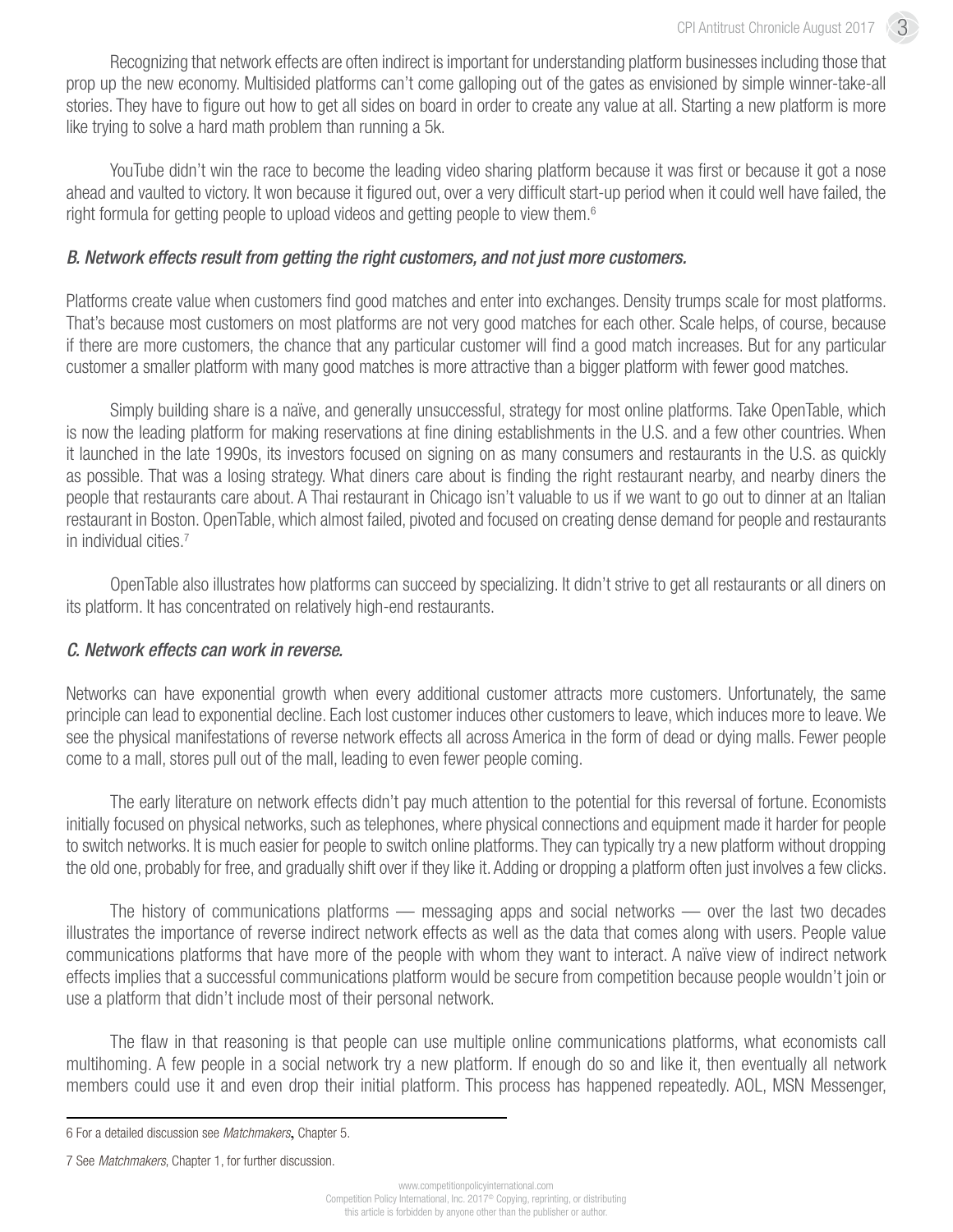4

Friendster, MySpace and Orkut all rose to great heights, and then rapidly declined, while Facebook, Snap, WhatsApp, Line and others quickly rose.

Competition is far more complex, and interesting, when we account for these three economic aspects of network effects. Doing so is essential for conducting antitrust analysis that is grounded in business realities.

## III. CONFRONTING SLOGANS WITH FACT

Unfortunately, the simple network effects story leads to naïve armchair theories that industries with network effects are destined to be monopolies protected by insurmountable barriers to entry, and media-friendly slogans like "winner-take-all."<sup>8</sup> The basic empirical flaw in the simple network effects theory, and the associated slogans, is that it focuses on successful firms, at a point in time, observes they benefited from network effects, and concludes that they won it all and won't be displaced. Those facts, even if true, don't show that network effects are the source of their success or provide a moat around them. The "winner" could just be a lot more efficient or innovative than other firms. A true test of the theory would examine whether markets that have network effects have winners that can't be dislodged.

It only takes one counterexample to disprove a theory, but in the case of simple network effects our counterexample cup "runneth over." Systematic research on online platforms by several authors, including one of us, shows considerable churn in leadership for online platforms over periods shorter than a decade.<sup>9</sup> Then there is the collection of dead, or withered platforms, which dot this sector, including Blackberry and Windows in smartphone operating systems; AOL in messaging; Orkut in social networking; and Yahoo in mass online media.10

The winner-take-all slogan also ignores the fact that many online platforms make their money from advertising. As many of the firms that died in the dot-com crash learned, winning the opportunity to provide services for free doesn't pay the bills. When it comes to micro-blogging Twitter has apparently won it all. But it is still losing money because it hasn't been very successful at attracting advertisers, which are its main source of income. Ignoring the advertising side of these platforms is a mistake. Google is still the leading platform for conducting searches, for free, but when it comes to product searches, which is where Google makes all its money, it faces serious competition from Amazon. Consumers are roughly as likely to start product searches on Amazon, the leading e-commerce firm, as on Google, the leading search-engine firm.11

# IV. THE BIG DATA SLOGAN

The winner-take-all slogan can claim to be based on the simple theory of network effects. One can't claim any theoretical foundation for the new slogans around "big data." The *Economist* proclaims that, "The world's most valuable resource is no longer oil, but data." It then links data to network effects. "With data there are extra network effects. By collecting more data, a firm has more scope to improve its products, which attracts more users, generating even more data, and so on." As far as we know there is no rigorous theoretical or empirical support for these statements.

8 The following is a collection of relatively recent examples. The Economist, "Regulating the Internet Giants: The World's Most Valuable Resource Is No Longer Oil, But Data," May 6, 2017,<http://www.economist.com/news/leaders/21721656-data-economy-demands-new-approach-antitrust-rules-worlds-most-valuable-resource>; Taplin, "Is It Time to Break Up Google?" New York Times, April 22, 2017, <https://www.nytimes.com/2017/04/22/opinion/sunday/is-it-time-to-break-up-google.html>; Manjoo, "Tech's Frightful Five: They've Got Us," New York Times, May 10, 2017, [https://www.nytimes.com/2017/05/10/technology/techs-frightful-five-theyve-got-us.](https://www.nytimes.com/2017/05/10/technology/techs-frightful-five-theyve-got-us.html) [html;](https://www.nytimes.com/2017/05/10/technology/techs-frightful-five-theyve-got-us.html) Taplin, "Is It Time to Break Up Google?" New York Times, April 22, 2017, [https://www.nytimes.com/2017/04/22/opinion/sunday/is-it-time-to-break-up-google.](https://www.nytimes.com/2017/04/22/opinion/sunday/is-it-time-to-break-up-google.html) [html;](https://www.nytimes.com/2017/04/22/opinion/sunday/is-it-time-to-break-up-google.html) Straub, "Managing in an Age of Winner-Take-All," Harvard Business Review, April 7, 2015, <https://hbr.org/2015/04/managing-in-an-age-of-winner-take-all>; Grunes & Stucke (2015), "No Mistake About It: The Important Role of Antitrust in the Era of Big Data," Antitrust Source, 14(4), [https://www.americanbar.org/content/](https://www.americanbar.org/content/dam/aba/publishing/antitrust_source/apr15_full_source.authcheckdam.pdf) [dam/aba/publishing/antitrust\\_source/apr15\\_full\\_source.authcheckdam.pdf;](https://www.americanbar.org/content/dam/aba/publishing/antitrust_source/apr15_full_source.authcheckdam.pdf) Stucke & Grunes (2016), Big Data and Competition Policy, Oxford: Oxford University Press.

9 Evans, "Attention Rivalry Among Online Platforms," *Journal of Competition Law & Economics*, Volume 9, Issue 2, 1 June 2013, Pages 313–357, [https://doi.](https://doi.org/10.1093/joclec/nht014) [org/10.1093/joclec/nht014](https://doi.org/10.1093/joclec/nht014) and Boik, Greenstein & Prince, "The Empirical Economics of Online Attention," (June 2017). Kelley School of Business Research Paper No. 16-57, available at: <https://ssrn.com/abstract=2807046>.

10 For more details see Evans, "Why the Dynamics of Competition for Online Platforms Leads to Sleepless Nights But Not Sleepy Monopolies," (July 25, 2017). Available at: [https://ssrn.com/abstract=3009438.](https://ssrn.com/abstract=3009438)

<sup>11</sup> Sterling, "Survey: Amazon Beats Google as Starting Point for Product Search," Search Engine Land, June 28, 2016, [http://searchengineland.com/survey-amazon](http://searchengineland.com/survey-amazon-beats-google-starting-point-product-search-252980)[beats-google-starting-point-product-search-252980;](http://searchengineland.com/survey-amazon-beats-google-starting-point-product-search-252980) Del Rey, "55 Percent of online Shoppers Start Their Product Searches on Amazon," ReCode, September 27, 2016, <https://www.recode.net/2016/9/27/13078526/amazon-online-shopping-product-search-engine>.